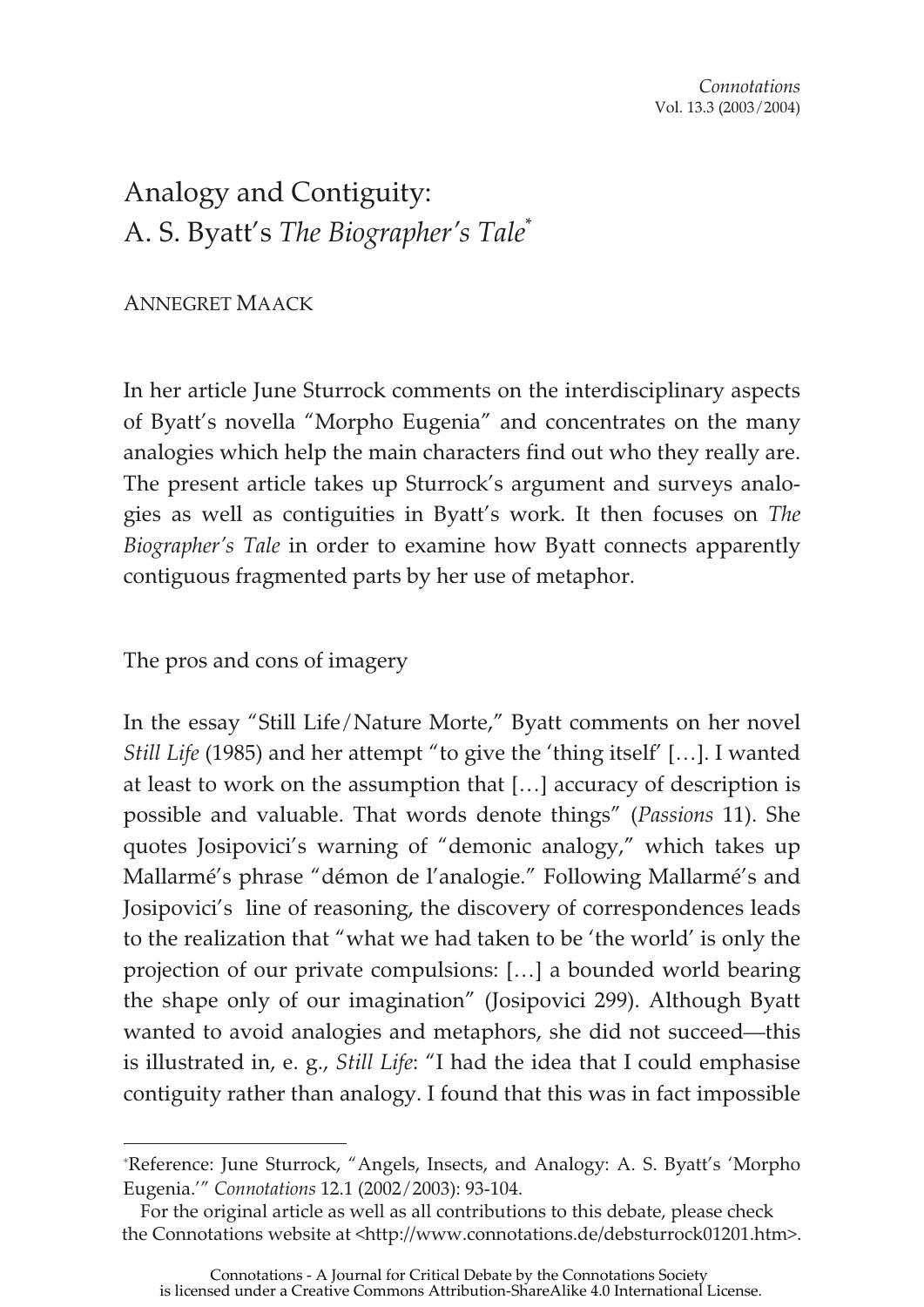for someone with the cast of mind I have" (*Passions* 13). According to her understanding of language, naming is a process which creates metaphors: "Adam in the garden named the flora and fauna […]. But even in the act of naming, we make metaphors" (*Still Life* 302). In *Possession: A Romance,* the poet Ash illustrates this conviction:

> The first men named this place and named the world. They made the words for it: garden and tree Dragon or snake and woman, grass and gold And apples. They made names and poetry. The things *were* what they named and made them. Next They mixed the names and made a metaphor Or truth, or visible truth, apples of gold. (464)

In "Morpho Eugenia," Byatt explains: "Names, you know, are a way of weaving the world together, by relating the creatures to other creatures, and a kind of *metamorphosis*, you might say, out of a *metaphor*, which is a figure of speech for carrying one idea into another" (131). Imagery in *Still Life*, especially the sun flowers of Van Gogh and his "Yellow Chair," have been explained by Byatt herself. The many analogies in *Possession* have extensively been commented upon by literary critics; they do not only exist between the poets of the nineteenth and the literary critics of the twentieth century—e.g. between Maud Bailey and Roland Michell, who repeat the love affair of the Victorians Christabel LaMotte and Randolph Henry Ash; intertextual references support these parallels. The poetry of the Victorians, e.g. Ash's poems, also establishes analogies between characters of Christian and Nordic mythology; Ash speaks of "figuration" (*Possession* 163). According to Hansson, *Possession* can be read as an allegory; "Morpho Eugenia," too, stands in the tradition of "allegorical writing" (453-54). Hansson interprets allegory as a "classic example of double discourse," a model which is appropriate for postmodern literature: "like postmodern literature—[it] avoids establishing a center within the text, because in allegory the unity of the work is provided by something that is not explicitly there" (454).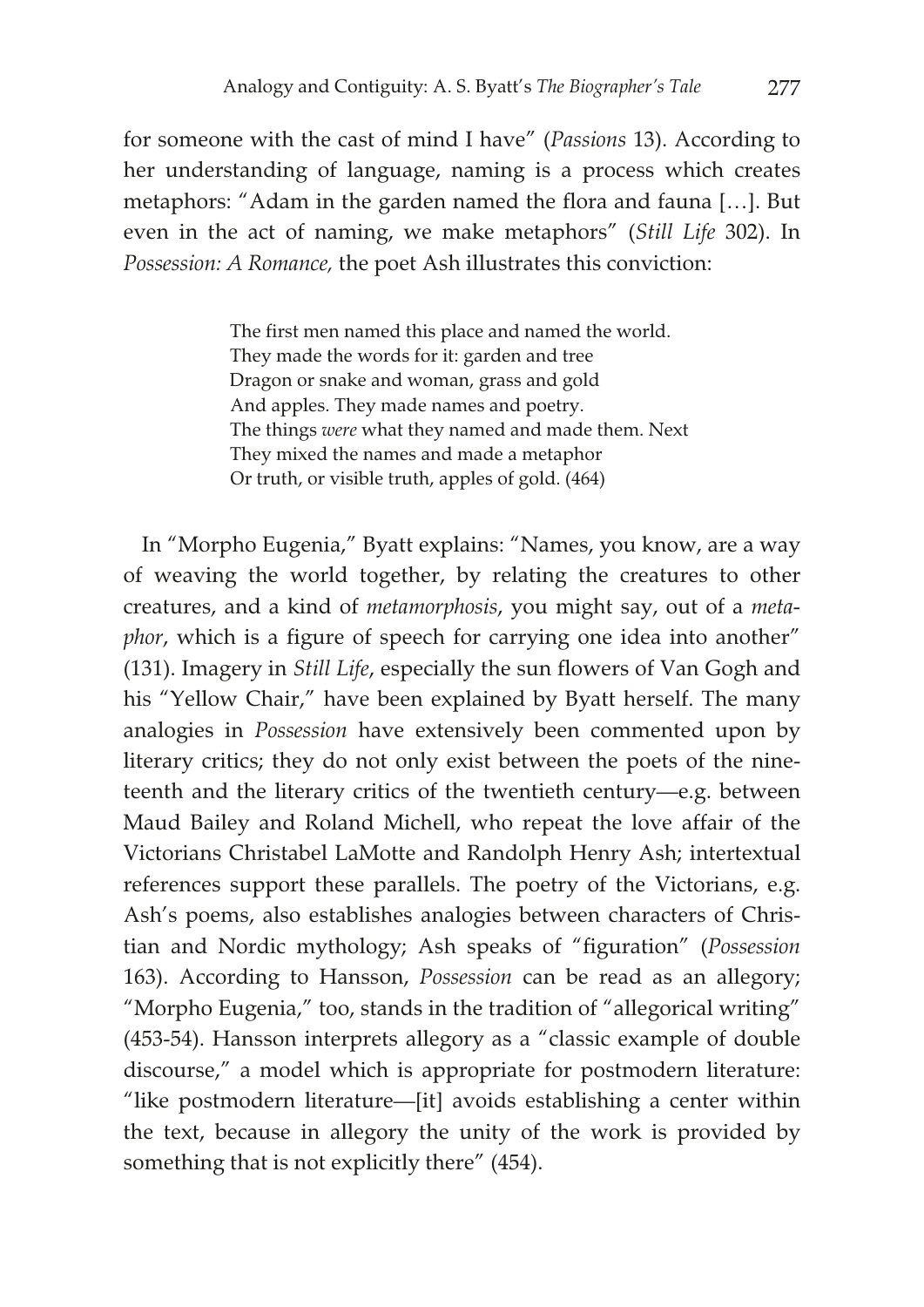In the novella "Morpho Eugenia," parallels between animals and humans are so obvious that reviewers took this as a basis to criticise Byatt and accuse her of "applying the message with a trowel" (Lesser). Her character Matty Crompton, author of the "tale-withinthe tale" entitled "Things Are Not What They Seem," fears that her story contains "too much *message*" ("Morpho" 141). However, in order to understand Byatt's novels and stories, it is not enough to point out such parallels. Byatt rather follows Genette and writes stories based on an "arrangement of things [which] suggests both contiguity—'les unes à côté des autres'—and analogy—'les unes *dans* les autres'" (*Passions* 13).<sup>1</sup>

Even though Byatt makes an almost excessive use of analogies and metaphors, warnings about thinking in analogies are to be found throughout her novels. Cassandra in *The Game* criticises: "I hate these simple analogies" (140). In "Morpho Eugenia" analogy is considered a "slippery tool" ("Morpho" 100; cf. Sturrock 99). In a discussion with his father-in-law, who defends his Christian conviction, the scientist William Adamson objects: "You may argue anything at all by analogy, Sir, and so consequently nothing" ("Morpho" 89; cf. Sturrock 97). Adamson himself has to come to terms with his role in the Alabaster family, which resembles that of a drone, before he is able to reject it. To Adamson, being aware of analogies means being able to perform the metamorphosis into a new role. Adamson's process of recognition is fostered by Matty's story "Things Are Not What They Seem," which Byatt herself describes as "a metaphor about metaphor making" ("True Stories" 20). But only the play with anagrams and accidental combinations of letters—contiguous material—reveals the secret of the Alabaster family and leads to the composition of the word 'phoenix' which outlines a concept for the transformation of both Matty and Adamson. Campbell's comment on "Morpho Eugenia": "In the end, analogies fail to account for lived experience" (145), accentuates the importance of contiguity ("lived experience") versus the interaction of correspondences.

Byatt's fictional characters try to avoid "demonic analogy": In *Babel Tower,* Frederica with "laminations" sketches a concept "[of] Keeping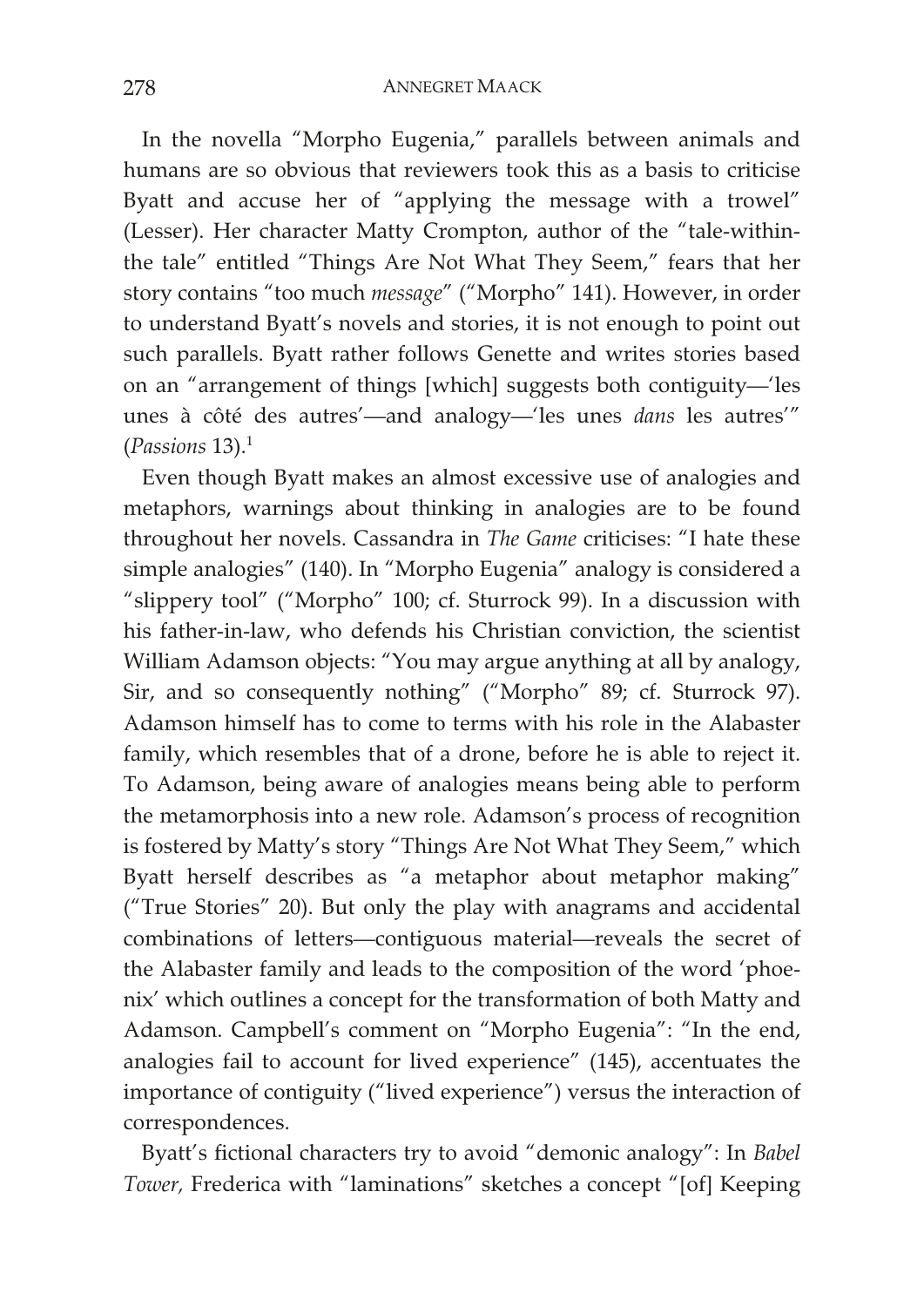things separate. Not linked by metaphor or sex or desire, but separate objects of knowledge, systems of work or discovery" (359; cf. Sturrock 93). In *A Whistling Woman*, in a lecture entitled "Metaphors for the Matter of the Mind," Byatt has the (fictitious) cognition psychologist Hodder Pinsky elaborate:

Human beings could not think without such metaphors and analogies, the action potential for an electric jump of comparison must be born with the branchings of the grammatical forms in the embryonic brain to which he had just alluded. But what he intended to do, today, was to make opaque and visible and problematic, these facile and often beautiful metaphors with which human beings tried to think about thinking. (353)

The difference was *endlessly* more instructive than the analogy, said Hodder Pinsky. The analogy is made by the slipperiness of thought with words. […] But thought is not words, life is not words. (355)

*The Biographer's Tale:* Analogy vs. "lived experience"

*The Biographer's Tale* (2000) opens with an epigraph from Goethe's *Elective Affinities*:

*Diese Gleichnisreden sind artig und unterhaltend, und wer spielt nicht gern mit Ähnlichkeiten?*

These similarities are charming and entertaining, and who does not enjoy playing with analogies?

Byatt thus draws the reader's attention to the fact that analogies are now more important than ever. Her protagonist and first-person narrator Phineas G. Nanson, however, votes for "lived experience" and gives up his dissertation project on "poststructuralist literary theory" in order to deal with factual reality. He opts to write the biography of a biographer and thus be directed by "*things*, […] facts" (BT 4) in order to avoid ambiguities. He decides to investigate the life of the (fictitious) Scholes Destry-Scholes, who in 1965 presumably drowned in the maelstrom and who himself had written a monumental three-volume biography of the (equally fictitious) Victorian poly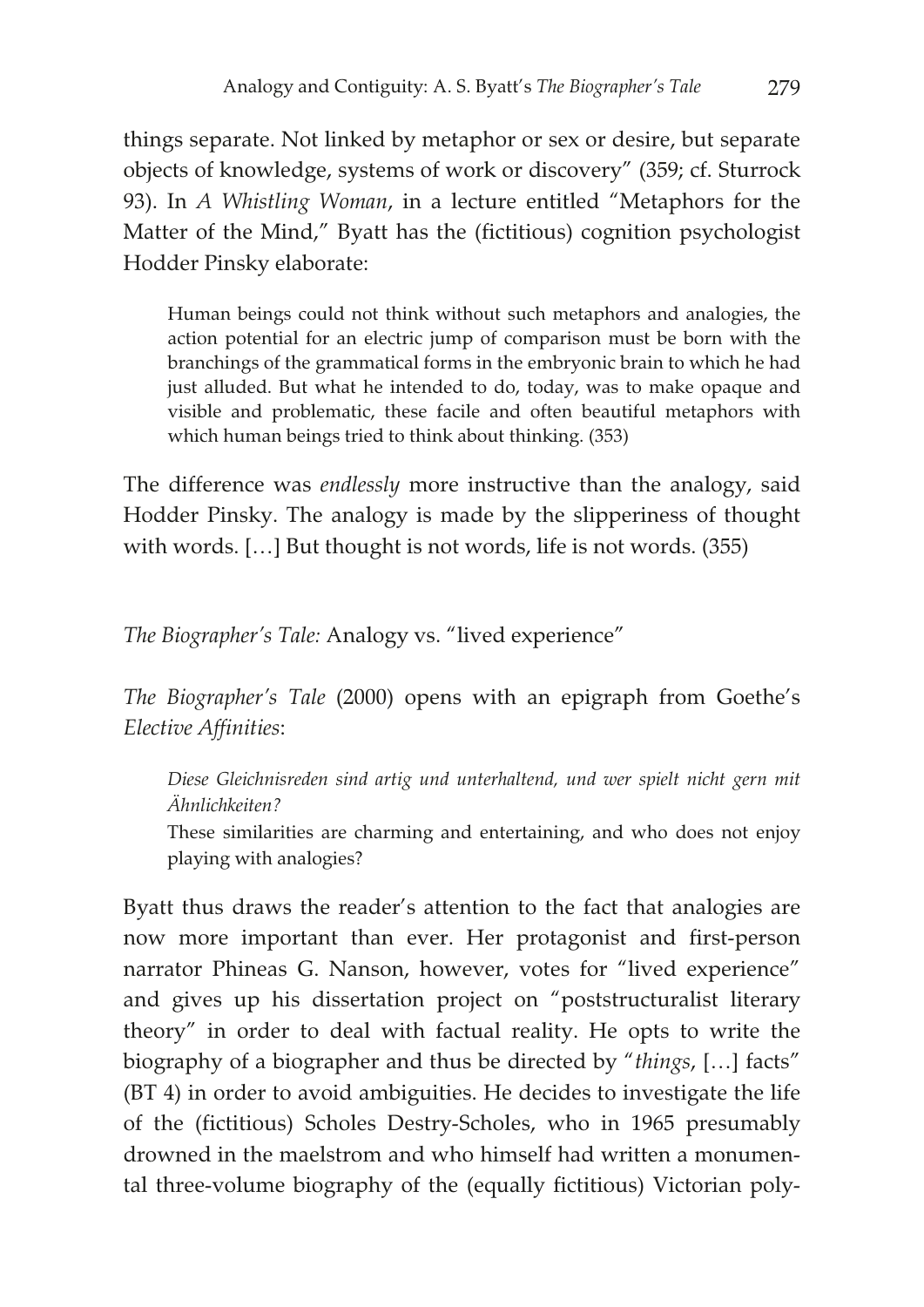math Sir Elmer Bole. However, there is little material on Destry-Scholes. Phineas finds only three fragmentary manuscripts written by Destry-Scholes dedicated to three historical personalities, namely the Swedish taxonomist Carl Linnaeus, the statistician Francis Galton, a cousin of Charles Darwin, and the dramatist Henrik Ibsen.

Dominant metaphors: images of part and whole

Avoiding ambiguities very soon proves to be impossible. Although Phineas' narrative starts with the decision to be guided only by the world of facts, his very first pages contain metaphors which prove to be vital to the novel: The first one is found in the topic of a lecture which Phineas attends and which induces him to drop his poststructuralist dissertation project. It is called "Lacan's theory of *morcellement*, the dismemberment of the imagined body." The image is even intensified by a quote from Empedocles' *Fragments*—"'Here sprung up many faces without necks […]'" (*BT* 1, cf. 214), and the reference to a seminar on *Frankenstein*, and thus to the creature which is composed of parts of dead bodies. To Phineas, putting together separate pieces in order to compose a whole is a process he knows from mosaic-making. "Mosaic-making" (*BT* 29) recurs in variations throughout the novel and is, at the same time, an image of its structure. Like old stones which can be put together to form new mosaics, quotations assume new meaning in new contexts, a process which Phineas calls "transmission of scholarship" (*BT* 29). This new meaning of the thus constructed text is again metaphorically described: the newly combined mosaic stones reflect light in a new way—"catching different light from a different angle" (*BT* 29). Byatt herself confirms that the metaphor "from mosaic-making" becomes the central image of the novel when she describes it as "A patchwork, echoing book" (*BT* 264). The novel's topic, which in Jensen's words is "the relation of language to things, the arrangement of those things in the world" (23), is reflected on its surface in the combination of different texts, among them Phineas' own narrative, manuscripts by Destry-Scholes, record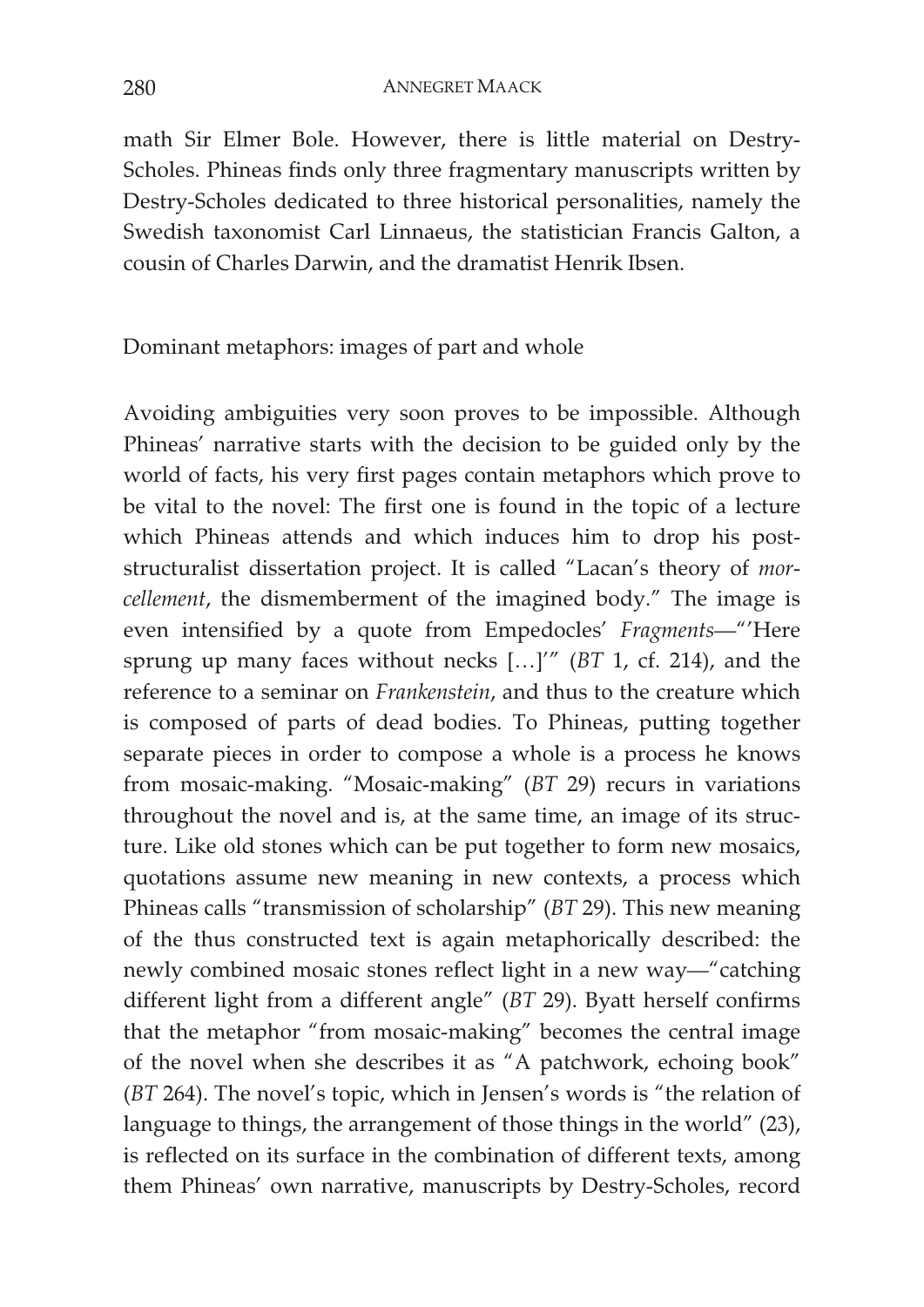cards with his entries, drawings, and extensive quotations from Linnaeus,' Galton's and Ibsen's writings as well as from Pearson's biography on Galton, Foucault's *Les mots et les choses*, and a number of further literary sources.

To join random bits together to form a whole, or "[to] piece things together" (*BT* 33), as Byatt calls it, is Phineas' task. He learns from the manuscript fragments that the three personages in their individual contexts have tried to find an overall structure into which the parts fit, thus "bringing order to the rampant world of creatures and things" (*BT* 53). Linnaeus' system of naming plants records the distinctive features in a system which relates each plant to other plants. Phineas' research leads to Linnaeus' illustration of *Andromeda polifolia* which the taxonomist describes as:

ficta et vera mystica et genuina figurata et depicta (*BT* 112)

The drawing of *Andromeda polifolia* and the inscription exemplify that, by naming plants, Linnaeus refers to the two levels of metaphoric language, the figurative and the literal. In his research of evolution, Galton uses "composite pictures" by assembling parts of different photographies to form a new portrait. According to Galton, the combination of cells in a body resembles that of individuals in a nation:

Our part in the universe may possibly in some distant way be analogous to that of the cells in an organised body, and our personalities may be the transient but essential elements of an immortal and cosmic mind. (*BT* 225)

Galton applies his studies of a flock of cattle to the study of human communities. Individual members are similarly "'knit to one another by innumerable ties'—one metaphor drawn from a web" (*BT* 67). Ibsen describes the process of creating characters as a composition of many details: "He observed those he met on trains like a naturalist [...]" (*BT* 85). Georg Brandes, whom Byatt mentions in her novel, already commented on Ibsen's ability of constructing "aus kleinen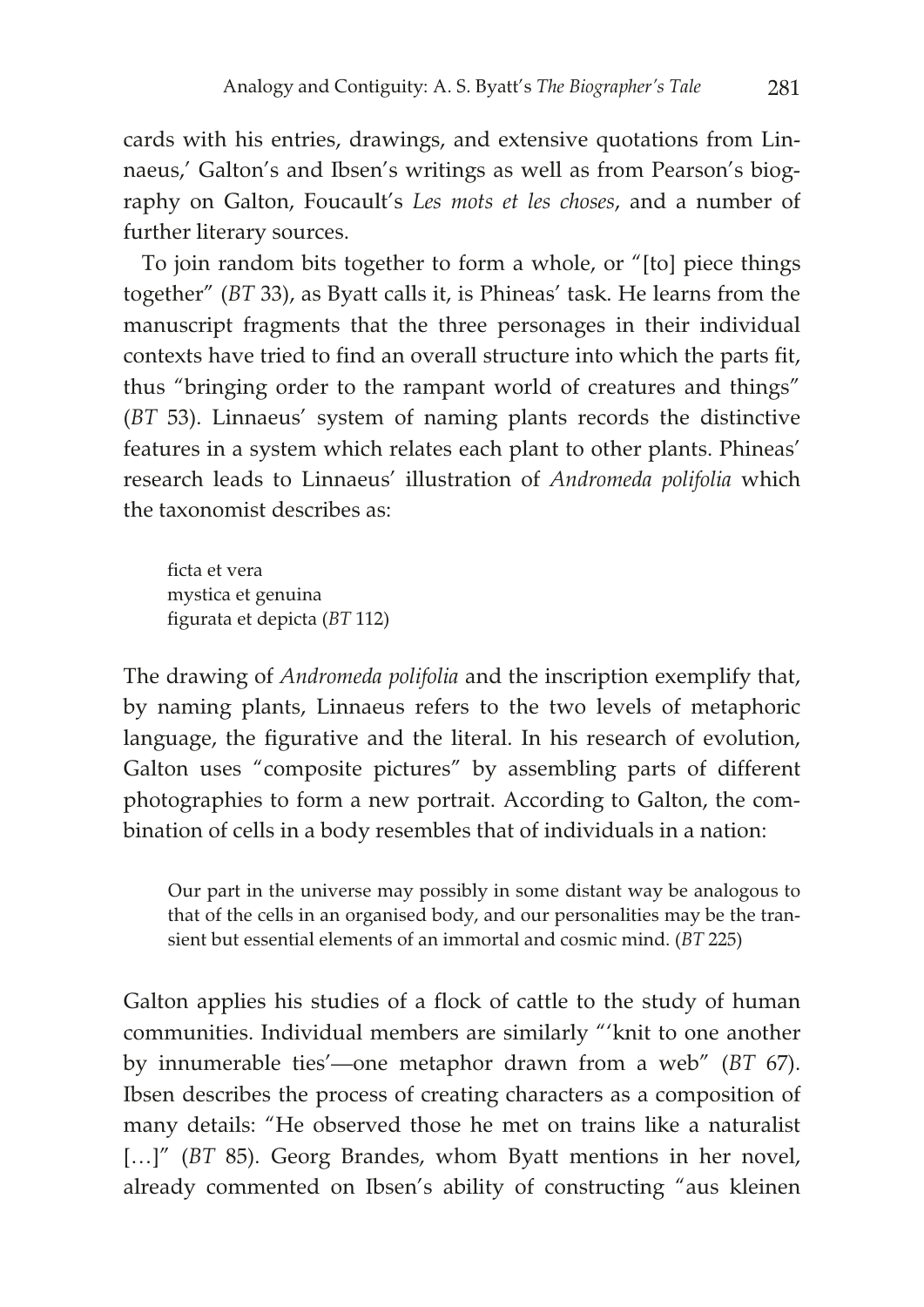zerstreuten Wirklichkeitszügen ein ideales und unsterbliches Ganzes" (Brandes 36). The topic of the quest for the true self—that of the author as well as of his characters—is reflected in Phineas' own research. Among Destry-Scholes' record cards, Phineas finds an excerpt from *Peer Gynt*, Peer's dialogue with the allegorical figure of the "Button Moulder" (*BT* 233), who melts old buttons and forms new ones out of them. Phineas adds the monologue in which Peer describes the process of peeling an onion layer by layer without finding a core in order to illustrate the process of dismembering a character in search of a centre.

Again and again, Phineas broods over the question why Destry-Scholes wrote about these three precisely, the taxonomist, the statistician, and the dramatist: "Why *these three*?" (*BT* 236). He asks himself whether Destry-Scholes, like Galton, attempted to create a "composite picture" of the three personages. To Phineas they seem like images in an advertisement, "an image, made up of a series of vertical stripes, for a calculated number of minutes, and then flick, or revolve, the stripes, to constitute (to reveal) a quite other image" (*BT* 98), which finally make up the picture of Destry-Scholes. Even in his dreams Phineas melts "many images into one image," which to him appears "as a kind of indisputable vision of the truth" (*BT* 190).

Phineas discovers more material that lacks order and, thus, meaning. His research leads him to Vera Alphage, Destry-Scholes' niece, and to a suitcase containing her uncle's belongings. Together with some disparate objects, such as a cork screw, old socks and a cheese grater, he finds a box with record cards, another one with photographs, and a bag with 366 glass marbles. Phineas' hope that his findings are "*facts*, […] *things*, […] nuggets of pure quiddity" (*BT* 165) that reveal Destry-Scholes' character does not come true. Vera's taxonomic approach, which is to arrange the marbles according to the enclosed list of names in clusters, succeeds as little as Phineas' attempt to establish a systematic order to subsume all the record cards.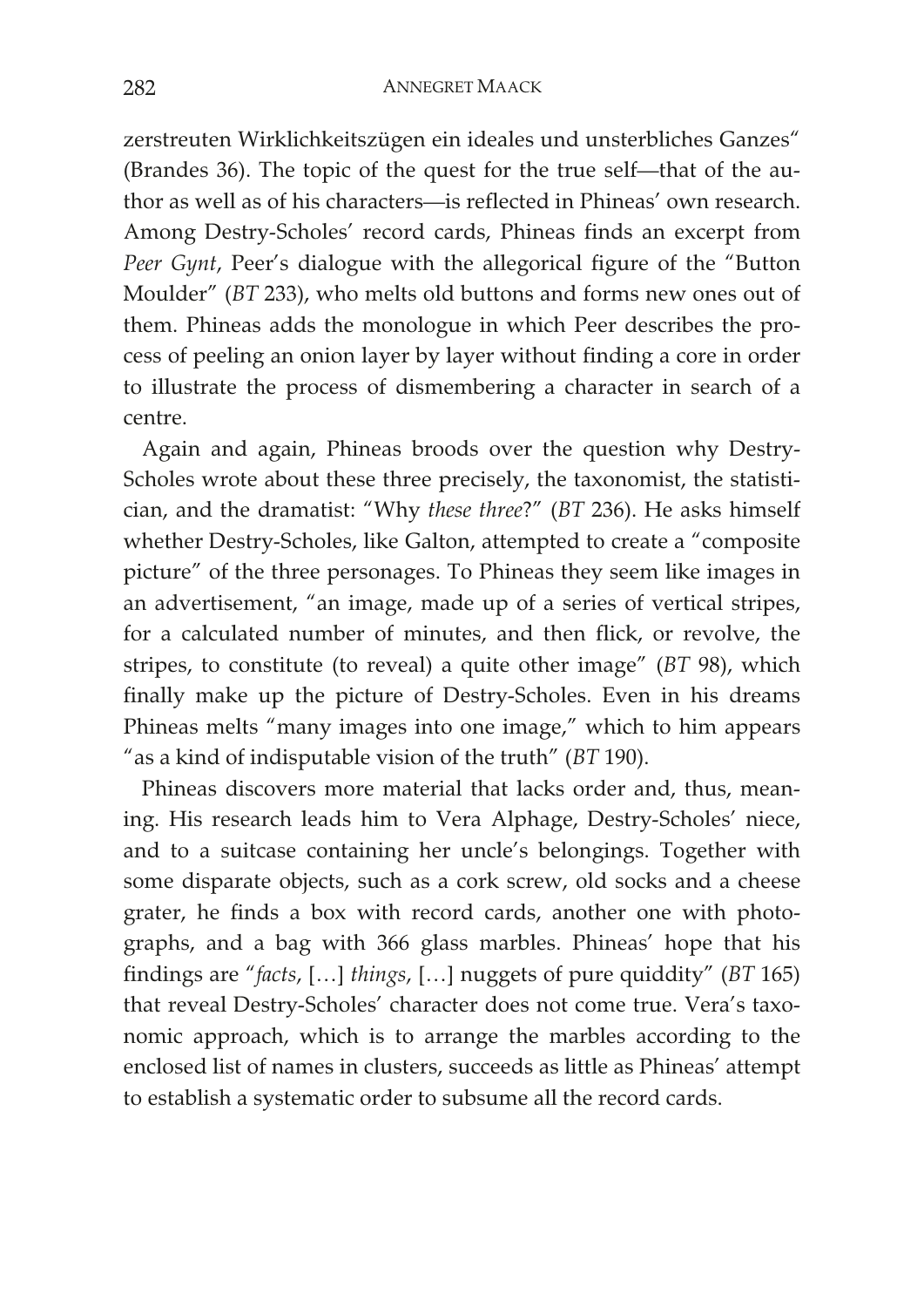"Reading signs"—the meaning of things

A second dominant metaphor is the image of the dirty window in the lecture hall which Phineas himself interprets: "a dirty window is an ancient, well-worn trope for intellectual dissatisfaction and scholarly blindness" (*BT* 2), but at the same time the dirty window is really there, "A *thing*" (*BT* 2), and not just a trope. Phineas repeatedly experiences his own "blindness." Although as a post-structuralist he has learnt to read signs he does not understand the language of objects: "I was a failure as a semiotician" (*BT* 143); "I am not very good at codes in real life, or any even glaring semiotic system" (*BT* 188). On the other hand, he is not able to avoid post-structuralist thinking though he regards it as false: "You decided what you were looking for, and then duly found it—male hegemony, liberal-humanist *idées recues*, etc." (*BT* 144). And though Phineas wants to take the Wallace Stevensquotation—"To find, not to impose" (*BT* 144; cf. Sturrock 101) as a guide-line, it seems easier "to translate everything […] into our own Procrustean grid of priorities" (*BT* 167).

Autobiography instead of biography—analogy of biographer and biographee

Finally, Phineas has to realize that all three documents contain both fact and fiction: Destry-Scholes' description of Linnaeus' impression at the maelstrom is fiction, because he never got there. Galton's expedition never reached Lake Ngami—despite Destry-Scholes' reports (cf. *BT* 164). The dramatic scene between Ibsen and his illegitimate son and double (cf. *BT* 88f.) has never taken place, a meeting of father and son cannot be verified. Phineas has to learn that instead of "mapping the mind of Destry-Scholes" (*BT* 175), he is working on his own life story. He phrases an insight that can already be found in *Possession*, when Maud Bailey describes Cropper's biography on Ash as being "as much about its author as about its subject" (*Possession* 246) and asks: "Whose subjectivity was studied? Who was the subject of the sen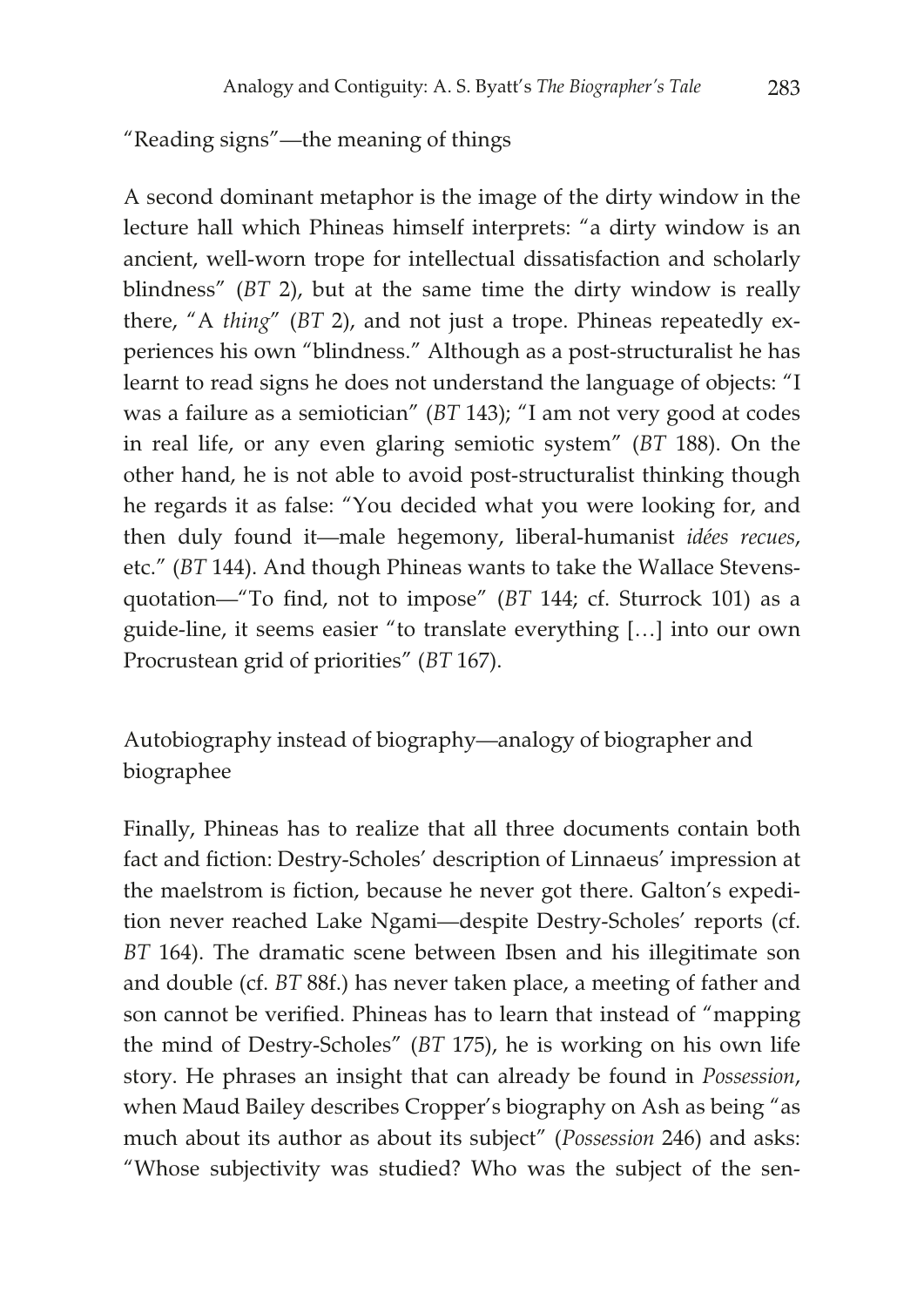tences of the text […]" (*Possession* 250). Even in writing his own story, Phineas cannot escape analogies, because his story is similar to all others: "and all our lives are partly the same story, beginning, middle, end" (*BT* 251).

The maelstrom in which Destry-Scholes presumably drowned, which Linnaeus never reached and which as an origami-imitation decorates the window of the travel agency *Puck's Girdle*, where Phineas temporarily jobbed, is the destination of Phineas' own journey, and it is an image for the novel at hand: "this story has funnelled itself into a not unusual shape, run into a channel cut in the earth for it by previous stories" (*BT* 251). For his narrative, Phineas finds ever new images: it is for instance "that segment of the tapeworm" (*BT* 249) or "a snuff movie"; his working process means "*organising* the quarry of secondary materials" (*BT* 227), "stirring and cooking together of disparate things" (*BT* 190), simply overcoming contiguity. Since he is a literary critic, he repeatedly analyses his own language and that of the documents. He particularly classifies metaphors—"mixed metaphors" (*BT* 171), "clichéd metaphors" (*BT* 23), "silly metaphors" (*BT* 26), "dangerous metaphors" (*BT* 238) and "false analogy" (*BT* 156). Phineas deciphers Elmer Bole's "coded metaphor" of the "red apple" (*BT* 16), which is Bole's term for his Turkish wife, and the "green apple," for his English wife, both of whom do not know about each other. He also discovers parallels to his own life story. Phineas leads "two splendidly dovetailed lives" (*BT* 257): with Vera, the radiographer whose photos show a "picture of the inner life" (*BT* 186) of her patients, and with Fulla Biefeld, the entomologist who is devoted to the taxonomy of bees and who includes Phineas in her projects. He eventually gives up the project of writing his own autobiography which he regards as "slippery, unreliable, and worse, imprecise" (*BT* 250) and makes up his mind to work with Fulla in her research programmes. He learns to observe stag beetles and—like Linnaeus—gives them mythological names, "literary names of horned gods—Hern and Moses, Horus and Actaeon" (*BT* 252). He becomes a "second Adam" (*BT* 55), a *Historiens naturalis*, whose task Linnaeus describes: "[he]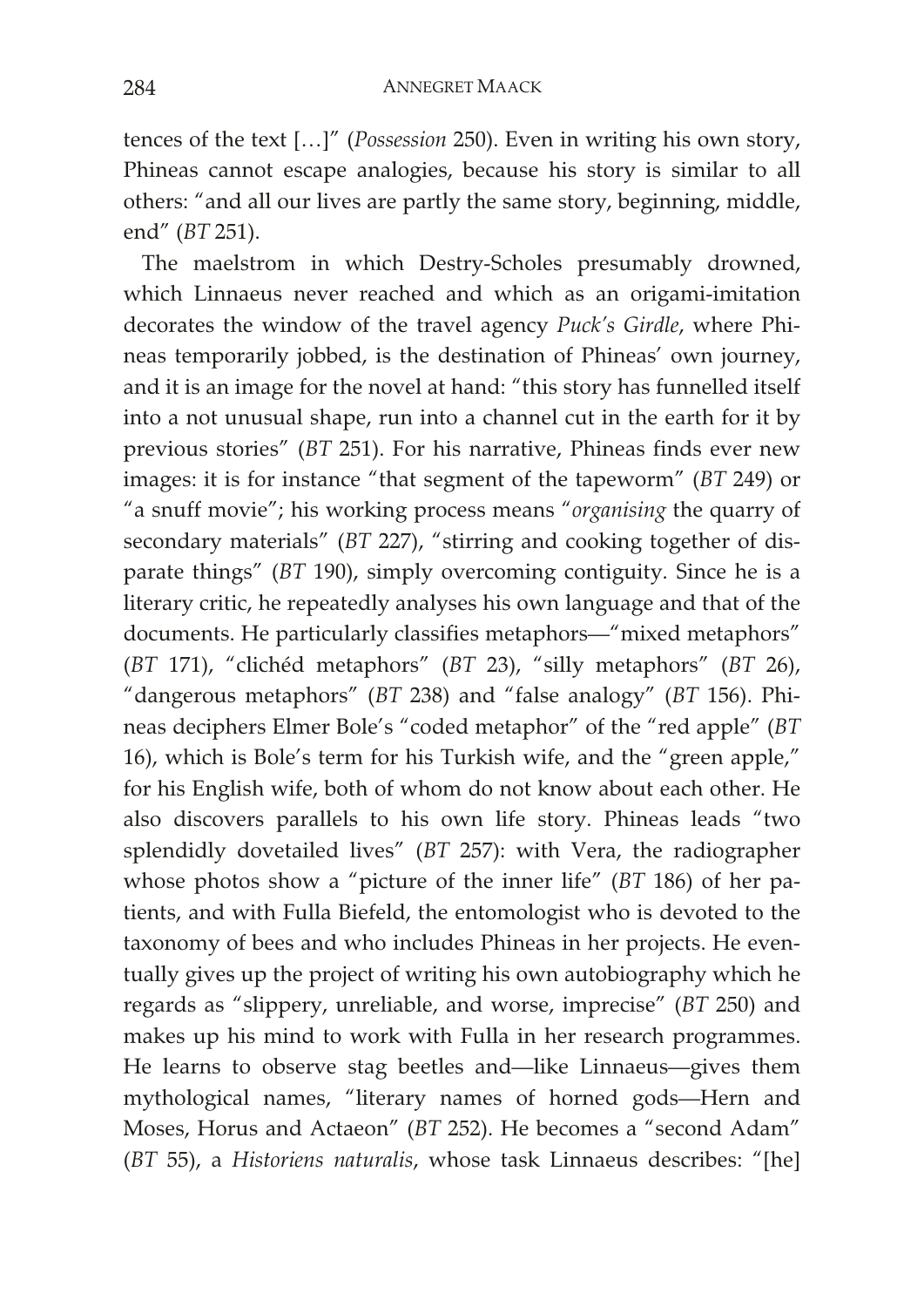distinguishes the parts of natural bodies with his eyes, describes them appropriately […] and he names them" (quoted in Foucault 161). In her essay "True Stories and the Facts in Fiction," Byatt comments that it is exactly the study of the "Natural world" which makes the observer conscious of analogies:

One of the most peculiar aspects of analogy in the study of the Natural world is mimicry—not the mimicry of the poisonous pharmacophages by the edible, but the walking metaphor visible possibly only to humans. […] We see eyes in the wing-spots of butterflies, we see the death-head on the hawk-moth, and we recognise the mask of the bluff attitude of the Elephant Hawk-Moth and the Puss Moth. (119)

Phineas continues to take pleasure in writing—setting down the English language" (*BT* 250; cf. Wallhead 294). He uses "synaesthetic metaphors" (*BT* 219), instead of factual language, to describe as accurately as possible the difference of Vera and Fulla:

Vera's scent, which I thought of as silvery, […] Fulla's […] which I thought of as golden. […] Vera […] is a darting silver fish, a sailing moon in an indigo sky, quicksilver melting into a thousand droplets and recombining. Fulla is gold calyx strenuously spread in gold sunlight, Fulla is golden pollen clinging to bee-fur, Fulla is sailing fleets of dandelion clocks. (*BT* 219)

Fulla wandered the plains of my flesh, causing every hair to rise to her, and inside my nerve-strings sang Vera. (*BT* 216)

While observing beetles in Richmond Park, he experiences what he later calls an epiphany, the appearance of a flock of parrots which he understands as "a sign" (*BT* 254). To him it either means that he has to stay in England with Vera or that he has to travel with Fulla. Phineas realises both options, thus not accepting an "either/or" but only a "both." In *Babel Tower*, Byatt already criticised: "Either/or. Whereas you and I know, it's both-and" (341).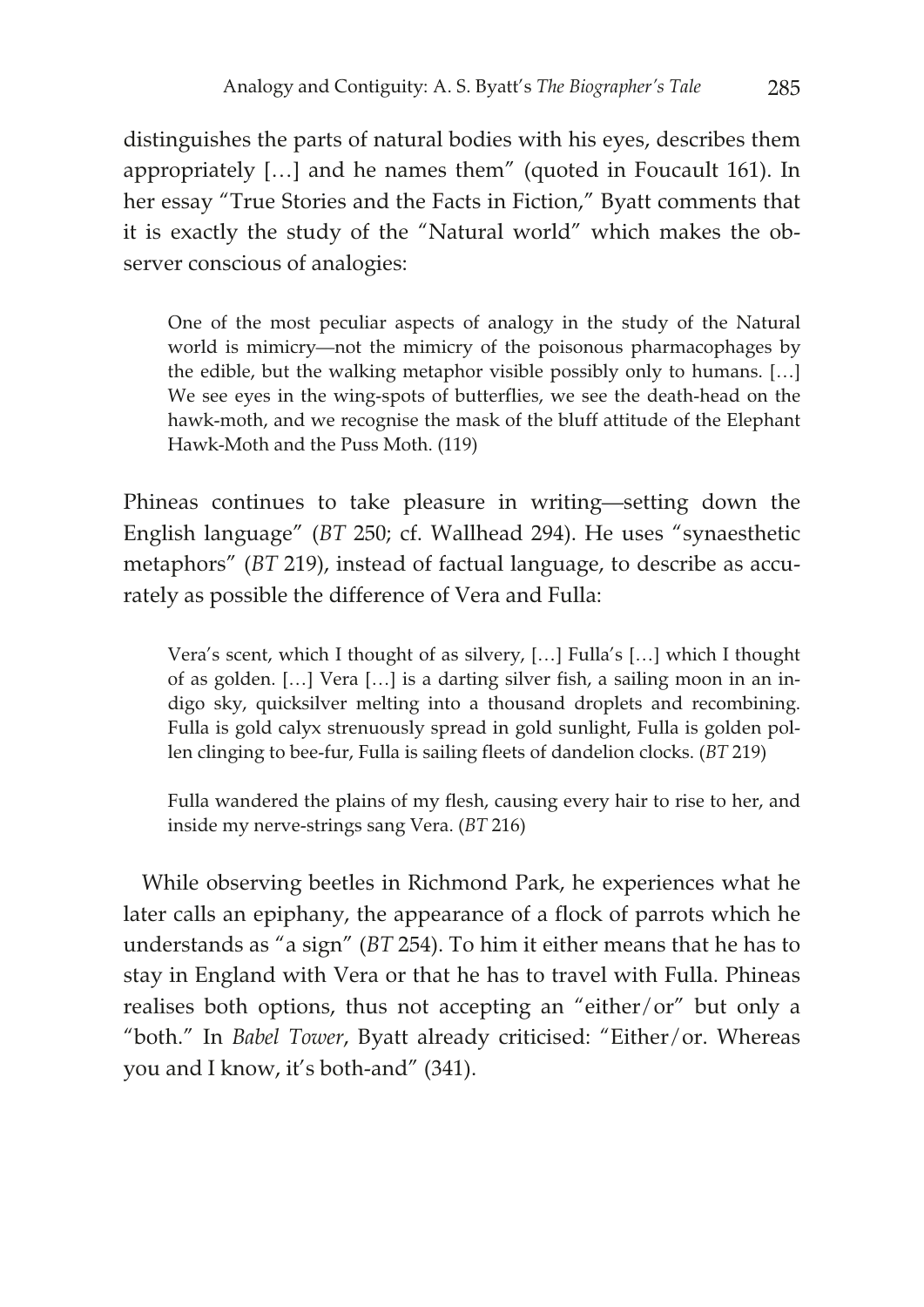Metaphor as structural principle

Reviewers have severely criticised *The Biographer's Tale* for being "a novel that reads like a research notebook" (Scuor in Campbell 217). Updike complains of "the load of near-random texts" (222), Eder disapproves of its "lovely untidyness." More kindly disposed reviewers realise that the novel is several things at once, a truly hybrid text— "satire," "fairy-tale," and "erudite" (Clark 10). However, the fragmentation of Byatt's text, offending to some critics, is counterbalanced by the author's use of metaphors which are a device for making connections, thus establishing patterns of connectedness. Again and again they illustrate the relation of part and whole, thus forging the disparate parts—the different texts by different authors, photographs and drawings—together, to form a hybrid whole. Jensen's opinion: "the interconnectedness of things [is] made possible by the power of analogy," confirms this reading. Only by imposing an order, by naming and applying metaphors, is Phineas—and through him Byatt—able to make sense of the random, contiguous world of "lived experience," thus suggesting both "'les unes à côté des autres' (contiguïté) et '[…] les unes dans les autres' (analogie)" (Genette 61; cf. *Passions* 13). By repetition and variation of the part/whole metaphors, Byatt simultaneously illustrates the function of metaphors which is "to connect, to blend, to fuse" (Hawkes 41).

Phineas ends his narrative with a well-known quotation from Sir Philip Sidney: "Nature never set forth the earth in so rich tapestry as divers poets have done […] Her world is brazen, the poets only deliver a golden" (BT 259). But he does not agree with his sixteenthcentury predecessor: "The too-much-loved earth will always exceed our power to describe, or imagine, or understand it" (BT 259). This "excess" of the natural contiguous world is also discussed by Foucault, again in metaphoric language:

Things and words are very strictly interwoven: nature is posited only through the grid of denominations, and—though without such names it would remain mute and invisible—it glimmers far off beyond them, con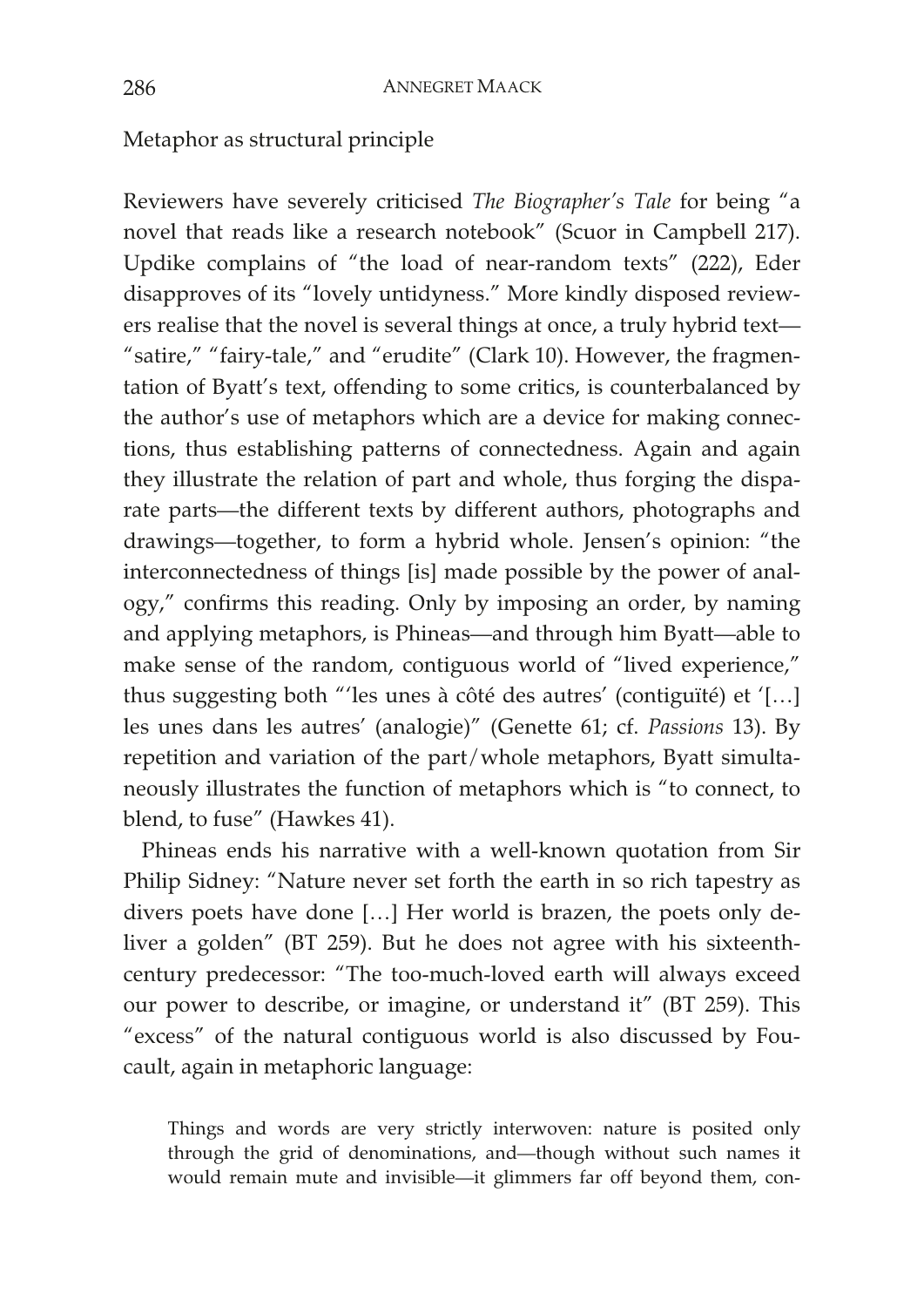tinuously present on the far side of this grid which nevertheless presents it to our knowledge and renders it visible only when spanned with language. (160)

> Bergische Universität Wuppertal

## **NOTE**

<sup>1</sup>Byatt quotes from Genette, "Metonymie chez Proust" in *Figures III*, who quotes Proust: "toutes les choses, perdant leur aspect premier des choses, sont venues se ranger les unes à côté des autres dans une espèce d'ordre, pénétrées de la même lumière, vues les unes dans les autres" (60).

## WORKS CITED

Brandes, Georg. *Henrik Ibsen*. Berlin: Bard Marquardt, 1908.

Byatt, A. S. *The Game*. 1967. London: Vintage, 1992.

- *——. Still Life*. 1985. Harmondsworth: Penguin, 1987.
- *——. Possession: A Romance*. London: Chatto, 1990.
- *——. Passions of the Mind: Selected Writings*. London: Chatto, 1991.
- *——.* "Morpho Eugenia." *Angels and Insects*. London: Chatto, 1992. 3-160.
- *——. Babel Tower*. London: Vintage, 1996.
- *——. The Biographer's Tale*. London: Chatto, 2000.
- *——. A Whistling Woman*. London: Chatto, 2002.
- *——.* "True Stories and the Facts in Fiction." *On Histories and Stories: Selected Essays*. Cambridge, MA: Harvard UP, 2001.
- Campbell, Jane. *A. S. Byatt and the Heliotropic Imagination*. Waterloo, Ontario: Wilfried Laurier UP, 2004.

Clark, Alex. "Mischief Maker." *Guardian* 3 June 2000, Saturday Review: 10.

- Eder, Richard. "Stranger than Metafiction." *New York Times* 28 January 2001, sec. 7: 7.
- Foucault, Michel. *The Order of Things*. London: Tavistock, 1977.
- Genette, Gerard. *Figures III*. Paris: Editions Du Seuil, 1972.
- Hansson, Heidi. "The Double Voice of Metaphor: A. S. Byatt's 'Morpho Eugenia.'" *Twentieth Century Literature* 45 (1999): 452-66.
- Hawkes, Terence. *Metaphor*. London: Methuen, 1972.

Jensen, Hal. "Unexaggerated Lions." *Times Literary Supplement* 2 June 2000: 23.

Josipovici, Gabriel. *The World and the Book*. 2nd ed. London: Macmillan, 1979.